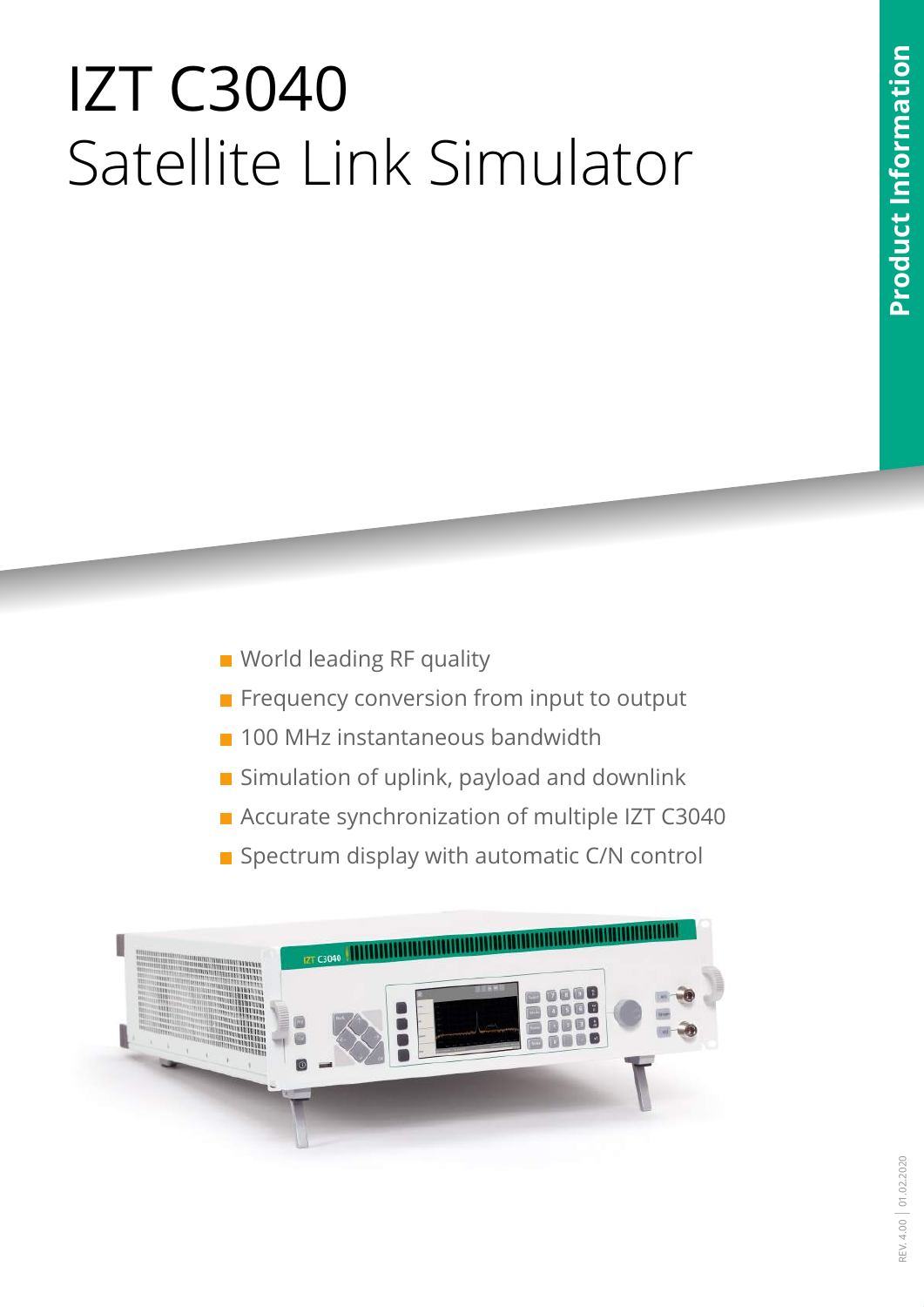The IZT C3040 Satellite Link Emulator provides a cost-eff ective, time-saving total solution with exceptional functionality for satellite and aircraft RF link testing.

Accurate, comprehensive and repeatable simulation of uplink, payload and downlink in the IZT C3040 let system engineers create realistic scenarios for testing their product in a laboratory environment.

#### **Key applications include:**

- Satellite (LEO, GEO, MEO)
- UAV
- **Modem, transmitter and receiver testing**
- Telemetry tracking system and range verif cation
- Training and education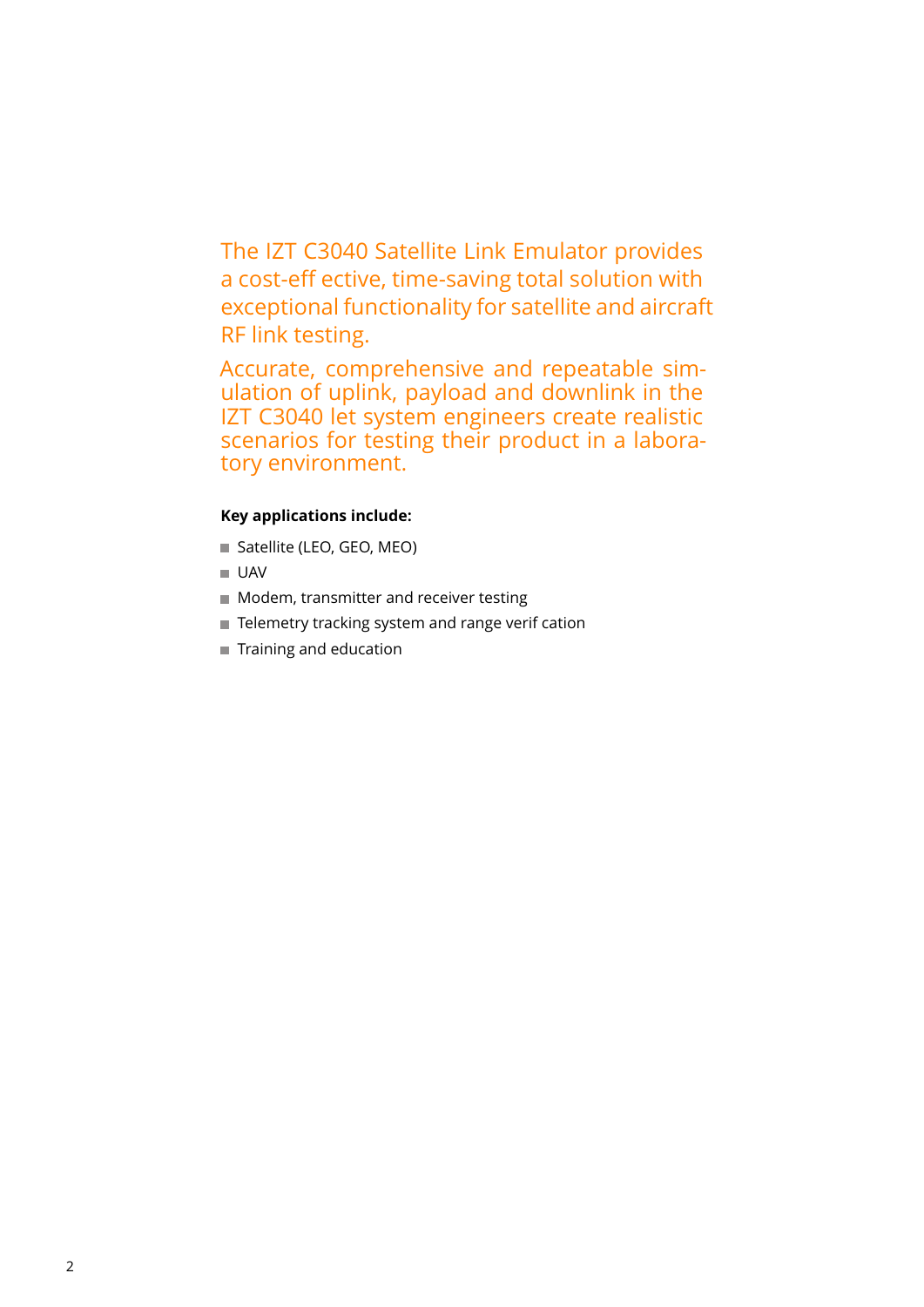### **Overview**

The IZT C3040 is a wideband digital satellite link emu- These effects include delay and delay variation over lator supporting a bandwidth of up to 100 MHz which meets the demanding requirements of today's communication systems.

The IZT C3040 uses high quality hardware and highly optimized DSP code to simulate the effects which uplink, payload and downlink have on the signal.

the time, impairments caused by the MUX filters of the satellite and effects of the ionosphere and the propagation through the atmosphere.

Figure [1](#page-2-0) provides an overview of the full capabilities of the IZT C3040.

<span id="page-2-0"></span>

**FIGURE 1:** IZT C3040 STRUCTURE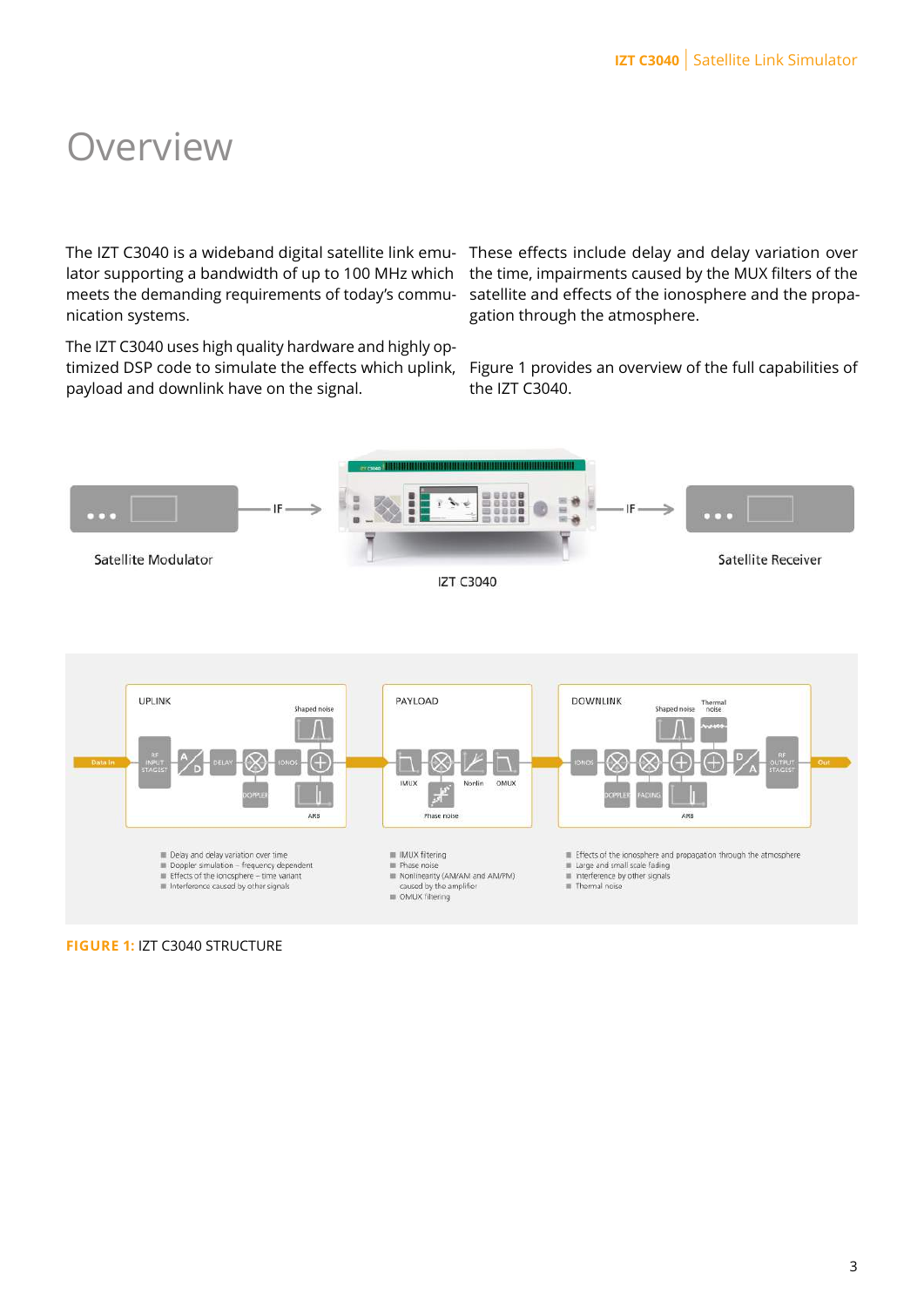## Key Features

#### **CONTROL SOFTWARE**

#### **Intuitive Local User Interface**

IZT C3040's intuitive local Graphical User Interface allows the user to easily configure all settings and functions of the unit. Soft keys on the front panel assist to navigate through the menu screen, the 640 x 480 pixel colour display provides immediate feedback on the information of interest.

#### **Spectrum Display**

The spectrum display function calculates and plots the signal spectrum at various stages within the IZT C3040. This feature greatly increases the user's awareness and can even replace costly external test equipment.

With the spectrum display option, IZT C3040 also has the capability to measure signal power within a userdefined portion of the instantaneous bandwidth, providing automatic or semi-automatic adjustment of the noise density to accurately match a C/N0 value set by the operator.

#### **Nonlinearity Control**

The IZT C3040 provides excellent guidance for the operator to configure the nonlinearity.

Amplitude distribution and signal power are continuously measured at the input and output of the nonlinearity simulation. The result is then presented in the selected nonlinearity curve as output power and angle versus input power.

#### **Comprehensive Remote Control Interface**

All functions of the IZT C3040 can be remote controlled via SCPI commands received via LAN, RS232 or optionally GPIB. Users of IZT signal generators or IZT channel simulators can quickly adapt their control software to the IZT C3040.



**FIGURE 2: INTUITIVE LOCAL USER INTERFACE** 



#### **FIGURE 3:** SPECTRUM DISPLAY



**FIGURE 4:** NONLINEARITY CONTROL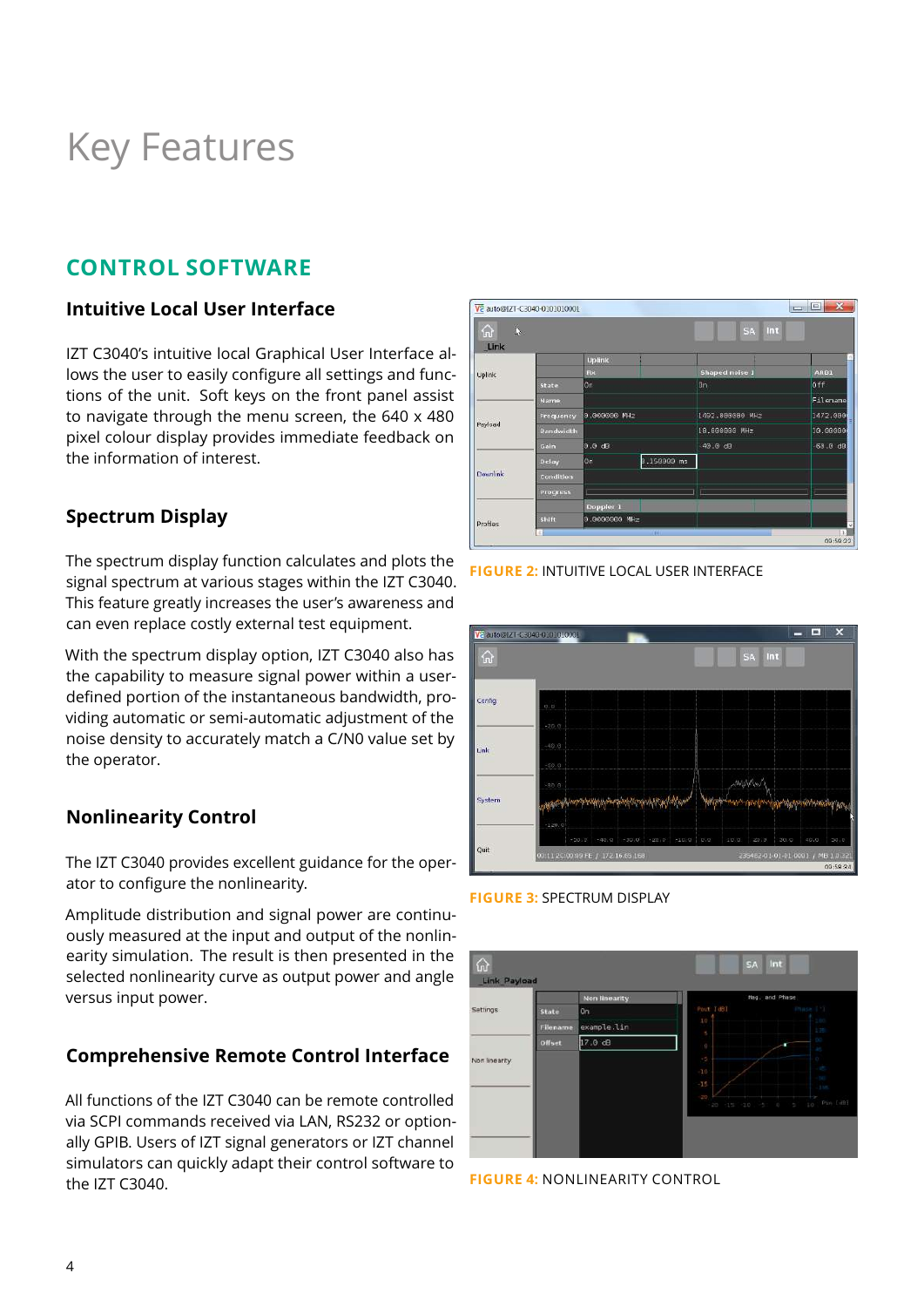#### **DIGITAL SIGNAL PROCESSING**

#### **Hardware**

The IZT C3040 uses latest FPGA technology to perform the digital signal processing. After digitization with 320 megasamples per second the signal is converted to complex baseband and subsequent processing is performed at 160 megasamples per second (complex). To account for spectral re-growth, the nonlinearity simulation is performed at 320 megasamples per second.



**FIGURE 5:** IZT C3040 GAIN AND GROUP DELAY FLATNESS

#### **Delay**

The IZT C3040 can simulate a variable link delay of up to 800 ms in each direction. Additionally, the delay variation is tied to the Doppler simulation of the link.

The delay is continuously variable to simulate any arbitrary movement of the payload. This dynamic variation can be obtained through orbital information and atmospheric effects or defined by a time indexed profile.

#### **Ionosphere**

The IZT C3040 can perform a simulation of the timedispersive effect of the ionosphere both on uplink and downlink. It is controlled by the user specifying the Total Electron Content (TEC) and the actual frequencies used on uplink and downlink. The conditions of the ionosphere can be altered while the simulation is running.

#### **IMUX and OMUX Filters**

The IZT C3040 provides two digital filters on either end of the payload simulation to mimic the satellite IMUX and OMUX filters or model a memory in the amplifier. The user may either specify the filter coefficients directly or provide a complex frequency response, which will be transformed into a FIR filter by the IZT C3040 control software. IMUX and OMUX are independent.



**FIGURE 6:** EMULATION OF THE IONOSPHERE WITH IZT C3040



**FIGURE 7:** IMUX AND OMUX FILTERING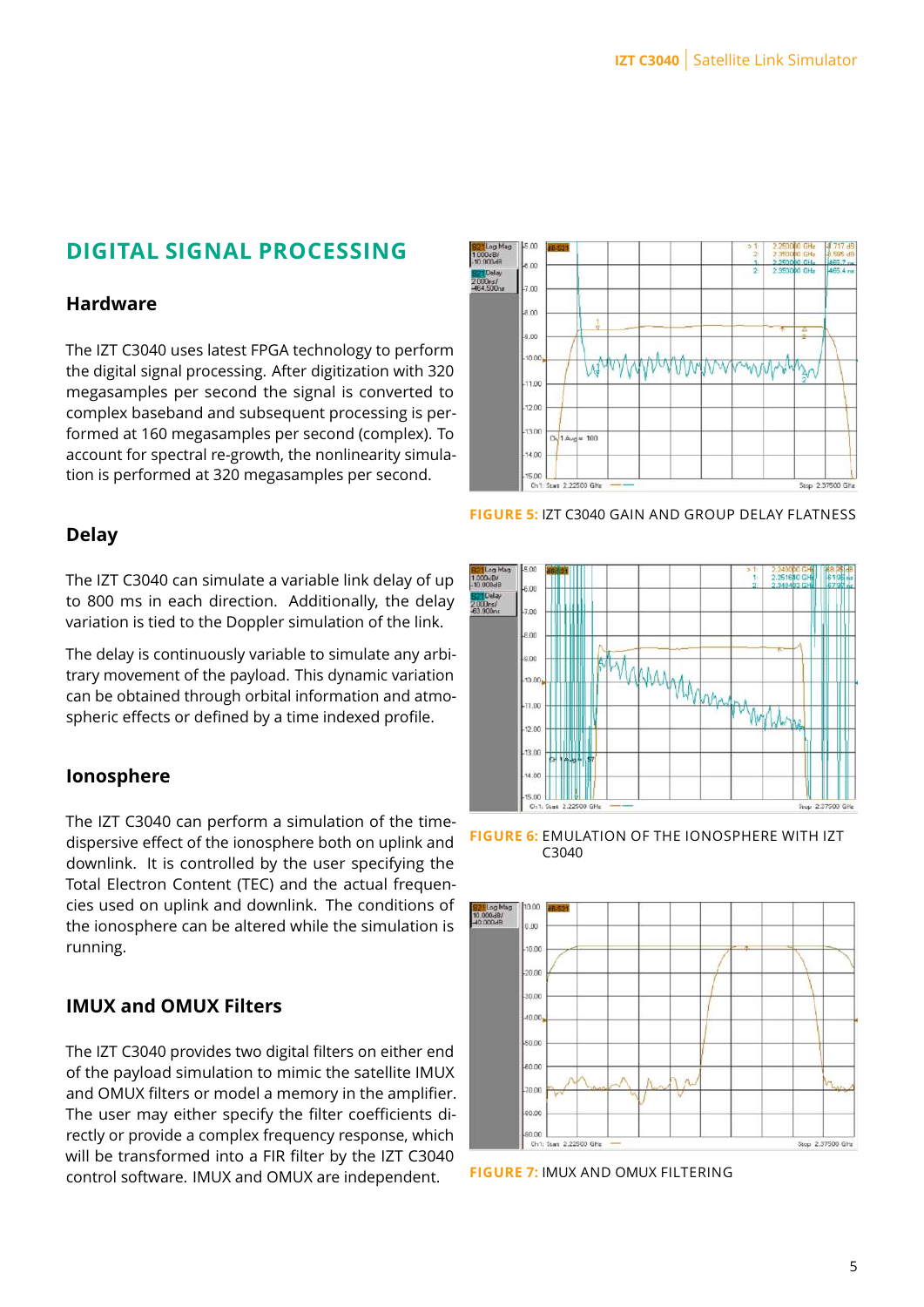#### **Noise and Interference**

At the input of the IMUX filter and at the very end of the simulation chain, two independent noise sources and two independent Arbitrary Waveform Generators (ARB) are available. The power spectral density of the noise source can be controlled by the user as a function of frequency. In order to set a defined C/N, a power detector measures the signal power passing through the IMUX filter and within a userdefined frequency band.

The IZT C3040 contains an Arbitrary Waveform Generator for emulating other traffic on the transponder, signals in adjacent bands or interference scenarios. In standard configuration, the ARB has a maximum depth of 512 megasamples (16 bit, complex). An optional memory extension increases the depth to 1536 megasamples.

The ARB can be software-configured to contain multiple banks, which the user can pre-load with different scenarios and switch during the emulation. The maximum sample rate of the ARB is 160 megasamples per second corresponding to a maximum signal bandwidth of 100 MHz. A user configurable vaiable sample rate converter allows to use lower sample rates, if desired. The center frequency and power of the ARB signal can be varied through software while the emulation is running.

#### **Phase Noise**

The IZT C3040 supports an accurate phase noise simulation with up to 10 MHz bandwidth. The user can specify a desired frequency response or mask which will be the pre-calculated. The IZT C3040 can simulate phase noise introduced by the local oscillators in the simulated link with up to 10 MHz offset from the carrier. The user specifies a "mask" (noise power density versus frequency) and can then adjust the amount of phase perturbation introduced by the simulator. As an example, the phase noise profile for "DVB-S2 typical" is shown in figure [9.](#page-5-0) The total (RMS) phase modulation is adjustable during the simulation.



**FIGURE 8:** SIGNAL WITH INTERFERER

<span id="page-5-0"></span>Specified phase noise mask:

-25 dBc/Hz@ 100 Hz -50 dBc/Hz@1 kHz -73 dBc/Hz@10 kHz -93 dBc/Hz@100 kHz  $-103$  dBc/Hz $@1$  MHz

 $-114$  dBc/Hz $@>10$  MHz



**FIGURE 9:** SIMULATED PHASE NOISE "DVB-S2 TYPICAL"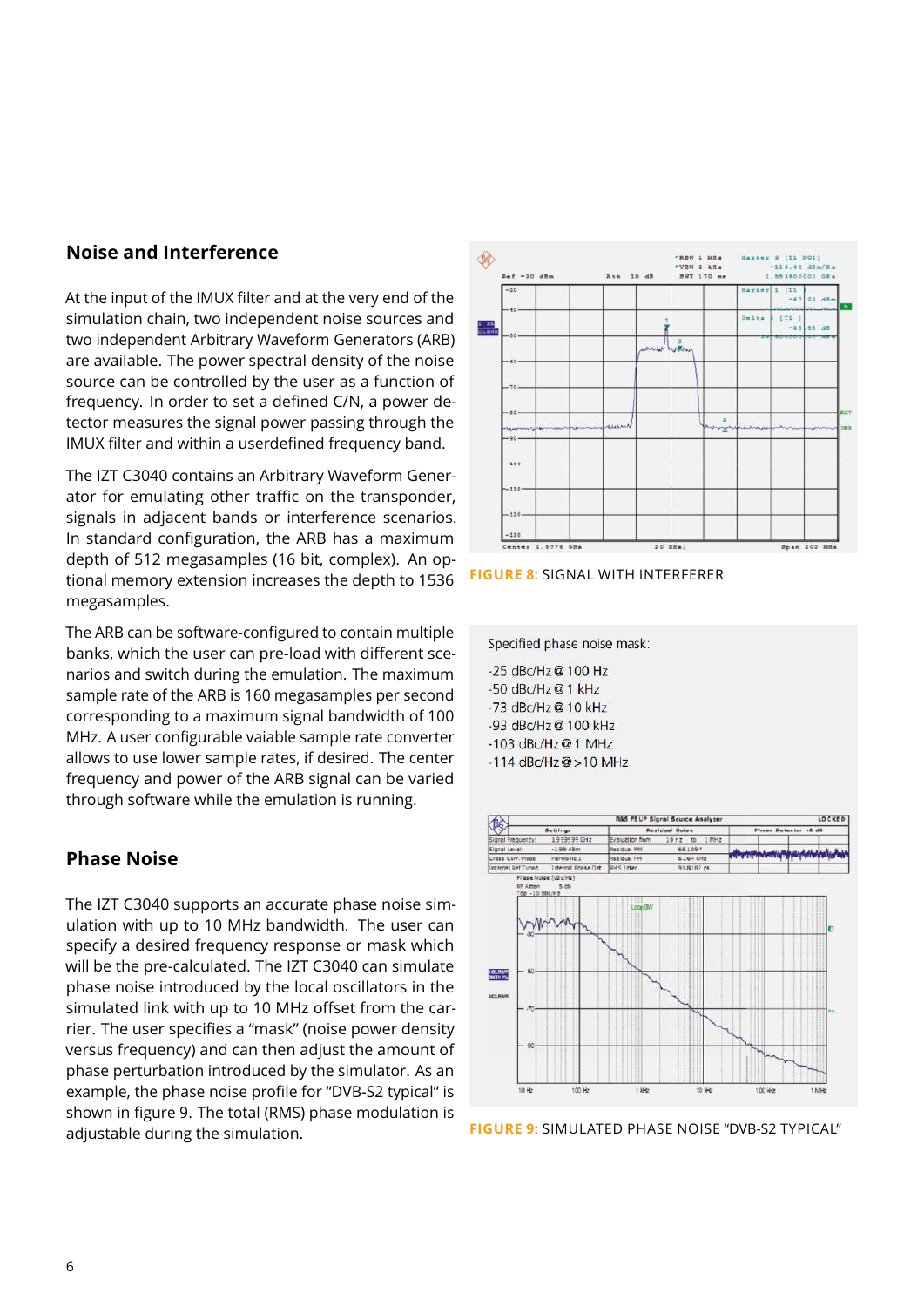#### **Nonlinearity**

The IZT C3040 can simulate a memoryless distortion (AM/AM and AM/PM) as it would be introduced by the amplifier in the payload. The user specifies the data as complex gain versus input power in tabular format.

The nonlinearity table contains 1024 complex coefficients as a function of amplifier input amplitude. Linear interpolation is used between adjacent table entries. Real-time measurements of the signal amplitude statistics at the input and output of the nonlinearity simulation give the user the necessary feedback about the current operating point of the nonlinearity.



#### **FIGURE 10:** EMULATION OF PAYLOAD NONLINEARITY



**FIGURE 11:** NONLINEARITY SIMULATION WITH A QAM SIGNAL

#### **Fading Simulator**

The Multipath Fading Simulator allows for modelling reflections of the signal on terrain, fixed and moving objects. It supports up to eight propagation paths (taps) with a variable delay between 0 µs and 100 µs on top of the set link delay. Each propagation path (tap) can be processed with an individual Doppler spectrum with a maximum Doppler of ±50 kHz. Various Doppler spectra, which model like e.g. Rayleigh or Ricean fading, are generated online or can be streamed from HDD to the Fading Simulator block. This concept allows the users to apply their own, specific fading models.



**FIGURE 12:** DOPPLER DELAY SPECTRUM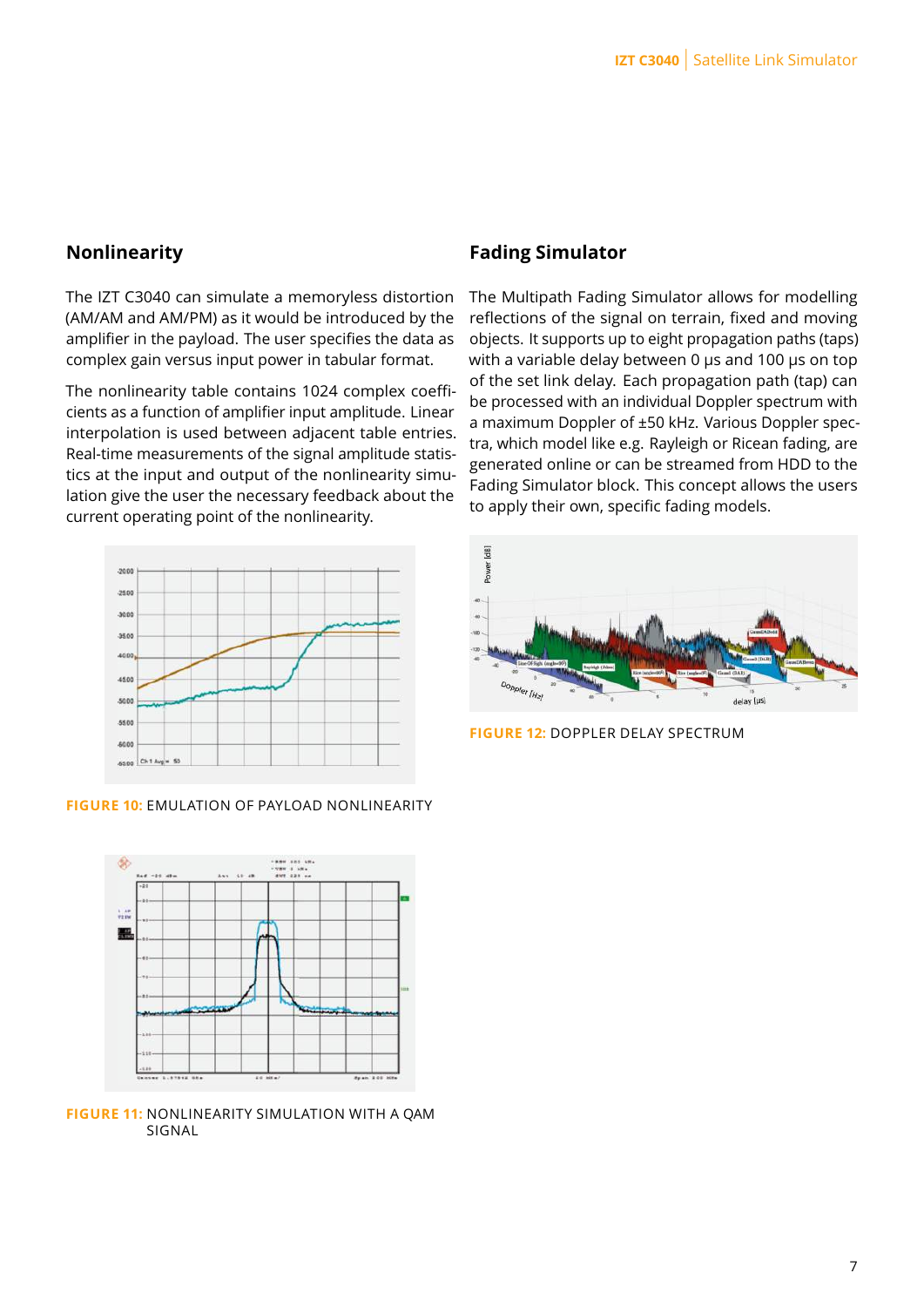#### **Fading**

To simulate rain fades or scintillation, the IZT C3040 has the capability to weight the signal with a complex fading coefficient which is continually streamed from RAM or the control software.



**FIGURE 13:** EXAMPLE OF A RAIN FADE SIMULATION



**FIGURE 14:** RICIAN FADING



**FIGURE 15:** BLOCKDIAGRAM OF THE FADING SIMULATOR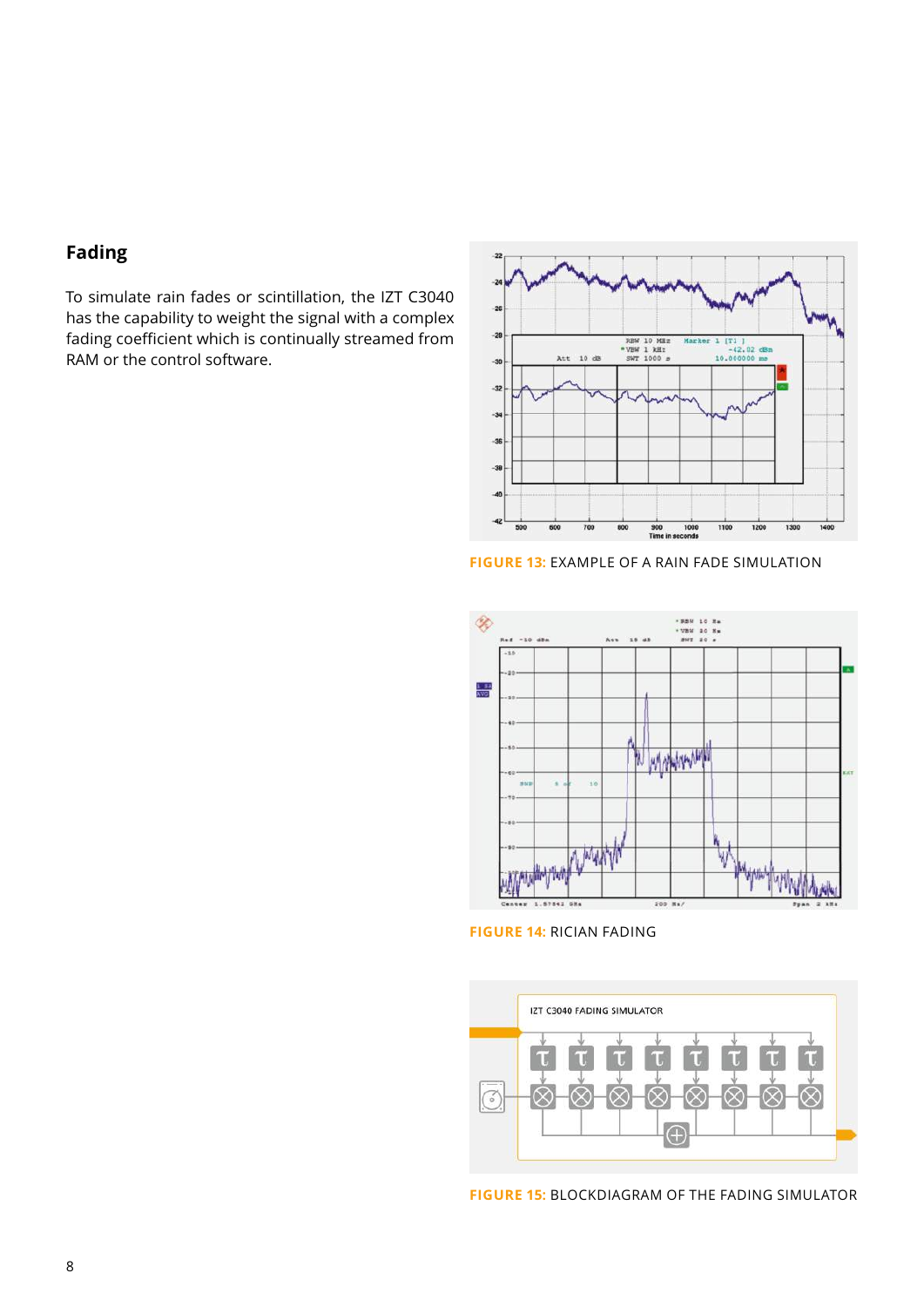#### **Real-Time Interface**

The real-time interface allows users to reconfigure one or multiple IZT C3040 precisely every 100 ms. Using a timestamp mechanism the new values for delay, frequency shift and gain are send by the user in advance (at least 250 ms before the time is reached) and will be executed by the FPGA exactly at the specified instance.

Key features of the real-time interface are:

- Reconf guration of delay, frequency shift and gain
- Reconf guration every 100 ms possible (or less if no update needed)
- Windows COM Driver allows use of RTI in C++,  $C#$ , MATLAB and others

#### **TM1 Fading Model**

This terrestrial fading model implements a two-ray multipath model (Rummler model) with 6.3 ns delay between the main (stronger) and secondary path rays. The main path may either lead (minimum phase) or lag (non minimum phase) the secondary path. Additionally the user can configure the frequency offset and depth of the so created notch. Time variant configuration of the frequency offset and the depth of the notch allow to test realistic scenarios.

#### **Analog Performance**

The IZT C3040 uses high performance broadband RF converters which it shares with IZT's receivers and signal sources. This minimizes uncontrolled and unwanted degradation of signal quality in the system under test.

The IZT C3040 uses sophisticated digital correction of the analogue frequency response which results in a typical amplitude ripple of  $\pm 0.5$  dB and  $\pm 1$  ns group delay ripple over its 100 MHz instantaneous bandwidth.

At the same time, the IZT C3040 has excellent spurious performance, signal-to-noise ratio and linearity as **FIGURE 17:** IZT C3040 THIRD ORDER INTERMODULATION shown in figure [16](#page-8-0) and figure [17.](#page-8-1)

#### **Converters and Synthesizers**

The IZT C3040 can be equipped with different analogue modules.

Currently available are:

- Input module 40 MHz to 3 GHz
- Output module 40 MHz to 3 GHz

The IZT C3040 can be fit with single or dual synthesizers. A single synthesizer means identical center frequencies for the input and the output signal.

When two synthesizers are installed, the IZT C3040 allows completely independent center frequencies for input and output signal.

<span id="page-8-0"></span>

**FIGURE 16:** EXCELLENT SPURIOUS PERFORMANCE AND SIGNAL-TO-NOISE RATIO

<span id="page-8-1"></span>

PRODUCTS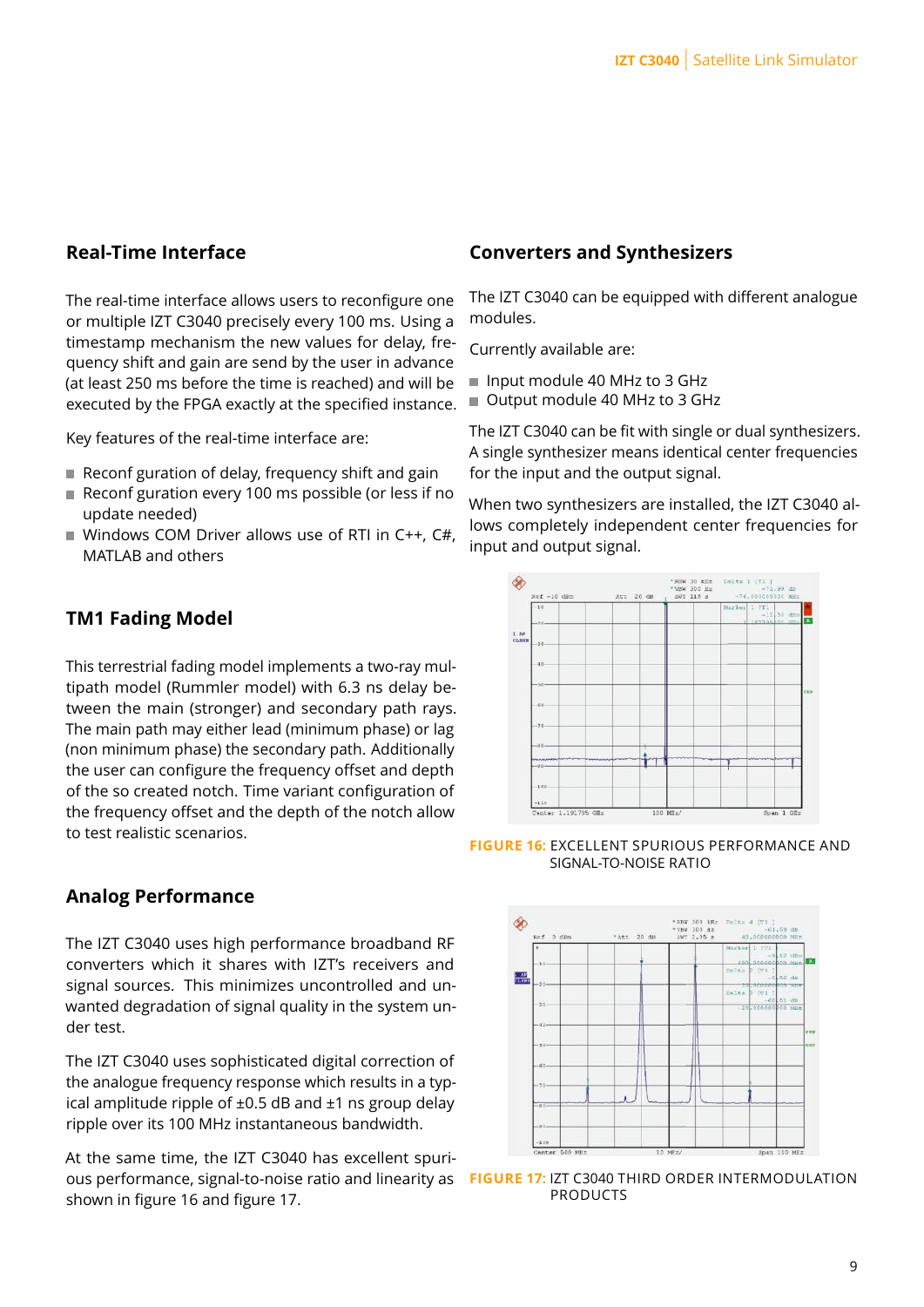# Specifications

| <b>Parameter</b>                        | <b>Specification</b>                                                    |  |
|-----------------------------------------|-------------------------------------------------------------------------|--|
| <b>IF frequency</b>                     | 240 MHz or direct sampling                                              |  |
| <b>RF input frequencies</b>             | 40 MHz up to 3 GHz                                                      |  |
| <b>RF output frequencies</b>            | 40 MHz up to 3 GHz                                                      |  |
| 1 dB instantaneous bandwidth            | <b>100 MHz</b>                                                          |  |
| 3 dB instantaneous bandwidth            | 108 MHz                                                                 |  |
| <b>Delay range</b>                      | 150 µs to 800 ms                                                        |  |
| <b>Delay resolution</b>                 | 1 ns (1 ps possible)                                                    |  |
| <b>Delay rate</b>                       | 31.25 ms/s (continuous phase)                                           |  |
|                                         | Discrete reconfiguration of any delay possible                          |  |
| <b>Delay accuracy</b>                   | 1 <sub>ns</sub>                                                         |  |
| <b>Signal Doppler shift range</b>       | ±50 MHz or greater with two independent synthesizers                    |  |
| <b>Signal Doppler shift resolution</b>  | 1 Hz                                                                    |  |
| <b>Carrier Doppler shift range</b>      | $-1.25 - 1.25$ MHz                                                      |  |
| <b>Carrier Doppler shift resolution</b> | $0.1$ Hz                                                                |  |
| <b>Carrier Doppler shift rate</b>       | File: 100 MHz/ms                                                        |  |
|                                         | Live: 100 MHz/100 ms                                                    |  |
| <b>Carrier Doppler shift accuracy</b>   | $0.1$ Hz                                                                |  |
| <b>Fading attenuation range</b>         | 70 dB                                                                   |  |
| <b>Fading attenuation resolution</b>    | 0.1 dB                                                                  |  |
| <b>Fading attenuation rate</b>          | File: 1000.0 dB/ms                                                      |  |
|                                         | Live: 70.0 dB/100 ms                                                    |  |
| <b>Fading attenuation accuracy</b>      | 0.01dB (at <40 dB att.), 0.13 dB (at 60 dB att.)                        |  |
| <b>AWGN range</b>                       | -174.0 up to -70 dBm/Hz for 100 MHz BW                                  |  |
|                                         | Note: depends on refeference levels and AWGN bandwidth                  |  |
| <b>AWGN resolution</b>                  | 0.1 dB                                                                  |  |
| <b>AWGN rate</b>                        | Live: 70.0 dB/100 ms                                                    |  |
| <b>AWGN accuracy</b>                    | 0.1 dB                                                                  |  |
| Input noise figure                      | 20 dB min, typ.                                                         |  |
| Internal LO specifications <sup>1</sup> | SSB phase noise L(f) Standard OCXO Low phase noise option               |  |
|                                         | @ 10 Hz<br>-70 dBc/Hz<br>-75 dBc/Hz                                     |  |
|                                         | @ 100 Hz<br>-70 dBc/Hz<br>-75 dBc/Hz                                    |  |
|                                         | @ 1 kHz<br>-90 dBc/Hz<br>-95 dBc/Hz                                     |  |
|                                         | @ 10 kHz<br>$-115$ dBc/Hz<br>$-115$ dBc/Hz<br>$-115$ dBc/Hz             |  |
|                                         | @ 100 kHz<br>$-115$ dBc/Hz<br>@ 1 MHz<br>$-130$ dBc/Hz<br>$-130$ dBc/Hz |  |
| <b>Internal LO stability</b>            | Same as reference                                                       |  |
|                                         |                                                                         |  |

<span id="page-9-0"></span><sup>&</sup>lt;sup>1</sup> Includes RF input stage, signal processing, and RF output stage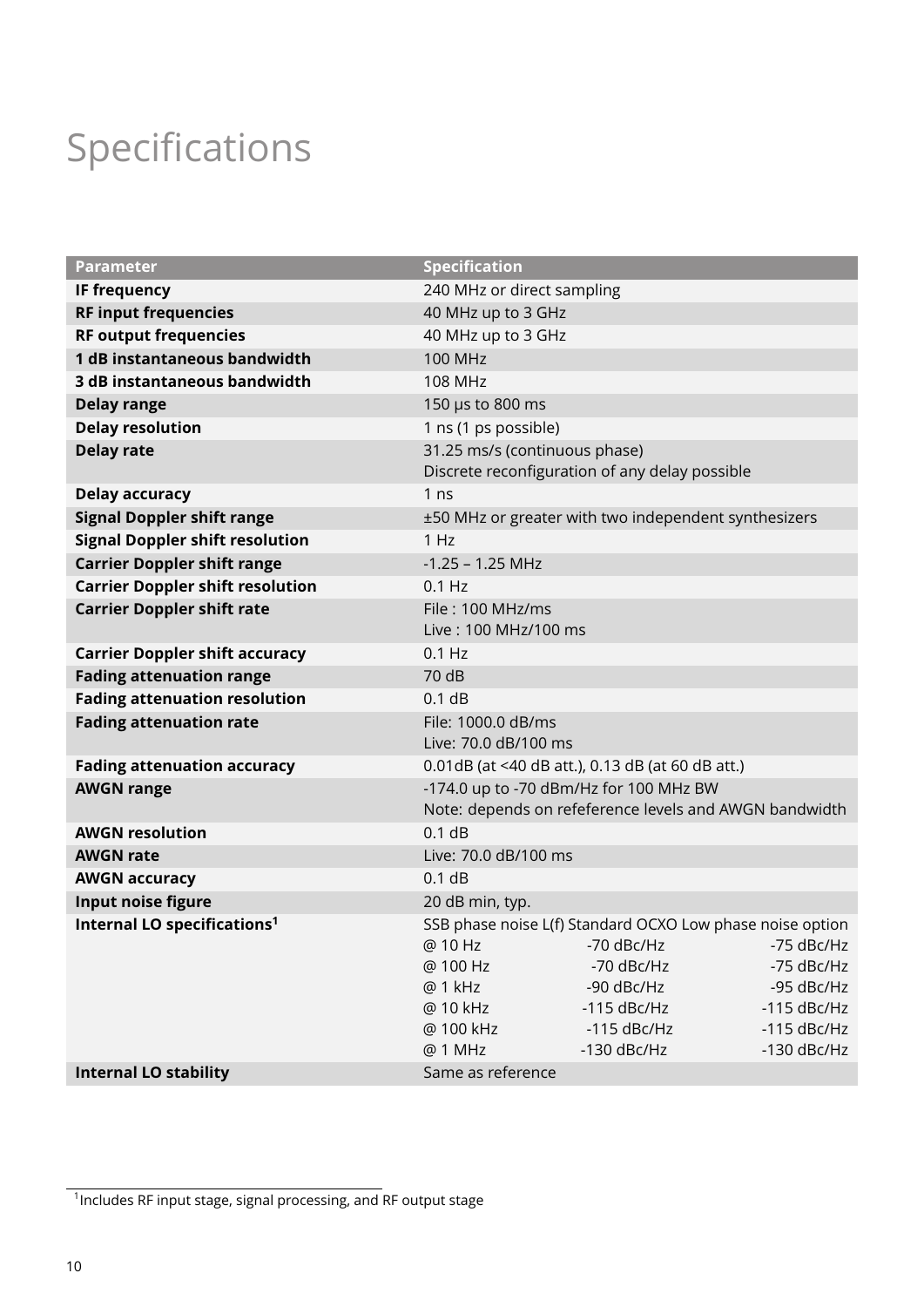| Parameter                                  | <b>Specification</b>                                 |                                                           |                                |
|--------------------------------------------|------------------------------------------------------|-----------------------------------------------------------|--------------------------------|
| 10 MHz external reference IN requirements  |                                                      | SSB phase noise L(f) @ 10 Hz < -120 dBc/Hz                |                                |
|                                            |                                                      | SSB phase noise L(f) @ 100 Hz < -135 dBc/Hz               |                                |
|                                            |                                                      | SSB phase noise L(f) @ 1 kHz < -150 dBc/Hz                |                                |
|                                            |                                                      | SSB phase noise L(f) @ 10 kHz < -150 dBc/Hz               |                                |
|                                            |                                                      | SSB phase noise L(f) @ 100 kHz < -150 dBc/Hz              |                                |
|                                            |                                                      | SSB phase noise L(f) @ 1 MHz < -150 dBc/Hz                |                                |
| 10 MHz external reference IN level         | 0 to +18 dBm @ 50 $\Omega$                           |                                                           |                                |
| 10 MHz external reference IN stability     | Same as internal reference or better                 |                                                           |                                |
| 10 MHz external reference IN freq accuracy | < ±5 Hz (impact on output frequency)                 |                                                           |                                |
| 10 MHz reference OUT specifcations         |                                                      | SSB phase noise L(f) Standard OCXO Low phase noise option |                                |
|                                            | @ 10 Hz                                              | $-120$ dBc/Hz                                             | $-125$ dBc/Hz                  |
|                                            | @ 100 Hz                                             | $-135$ dBc/Hz                                             | $-145$ dBc/Hz                  |
|                                            | @ 1 kHz                                              | $-150$ dBc/Hz                                             | $-165$ dBc/Hz                  |
|                                            | @ 10 kHz                                             | $-150$ dBc/Hz                                             | $-165$ dBc/Hz                  |
|                                            | @ 100 kHz<br>@ 1 MHz                                 | -150 dBc/Hz<br>$-150$ dBc/Hz                              | $-165$ dBc/Hz<br>$-165$ dBc/Hz |
| 10 MHz reference OUT level                 | +6 dBm @ 50 Ω                                        |                                                           |                                |
| 10 MHz reference OUT stability             | $\leq$ ±1 x 10 <sup>-9</sup> at time of calibration  |                                                           |                                |
|                                            |                                                      | Aging < ±5 x 10-10 / day after 30 days operation          |                                |
|                                            | $<$ ±50 x 10 <sup>-9</sup> / year                    |                                                           |                                |
|                                            | Temperature variation < $\pm 2 \times 10^{-10}$ / °C |                                                           |                                |
| <b>Amplitude response</b>                  | ±0.5 dB over 100 MHz typical                         |                                                           |                                |
| <b>Insertion loss</b>                      | 0.0 dB (depending on gain setting)                   |                                                           |                                |
| Max noise/ floor output noise density      | See AWGN                                             |                                                           |                                |
| Min noise/ floor output noise density      | See AWGN                                             |                                                           |                                |
| <b>Max RF input power</b>                  | $+20$ dBm                                            |                                                           |                                |
| <b>Min RF input power</b>                  | -30 dBm (for full ADC loading)                       |                                                           |                                |
| <b>Max RF output power</b>                 | +15 dBm pep                                          |                                                           |                                |
| <b>Min RF output power</b>                 | $-120$ dBm                                           |                                                           |                                |
| <b>Spurious emissions suppression</b>      | $-70$ dBc                                            |                                                           |                                |
| <b>Input VSWR</b>                          | 1:1.2 or better                                      |                                                           |                                |
| <b>Output VSWR</b>                         | 1:1.2 or better                                      |                                                           |                                |
| Internal (software) trigger feature        | Stream based dynamic confguration                    |                                                           |                                |
| <b>External (hardware) trigger feature</b> |                                                      | Stream activation on next PPS by external command         |                                |
| Test scenario length <sup>2</sup>          | Limited only by HDD space                            |                                                           |                                |
| Dynamic update rate <sup>3</sup>           | 1 kSPS for delay, frequency and gain                 |                                                           |                                |
|                                            | 156.25 kSPS for fast fading                          |                                                           |                                |
| Test scenario length <sup>4</sup>          | No limit as received from TCP/IP                     |                                                           |                                |
|                                            |                                                      |                                                           |                                |

<span id="page-10-0"></span><sup>2</sup> File based simulation

<span id="page-10-1"></span><sup>3</sup> File based simulation

<span id="page-10-2"></span>AReal-time interface based simulation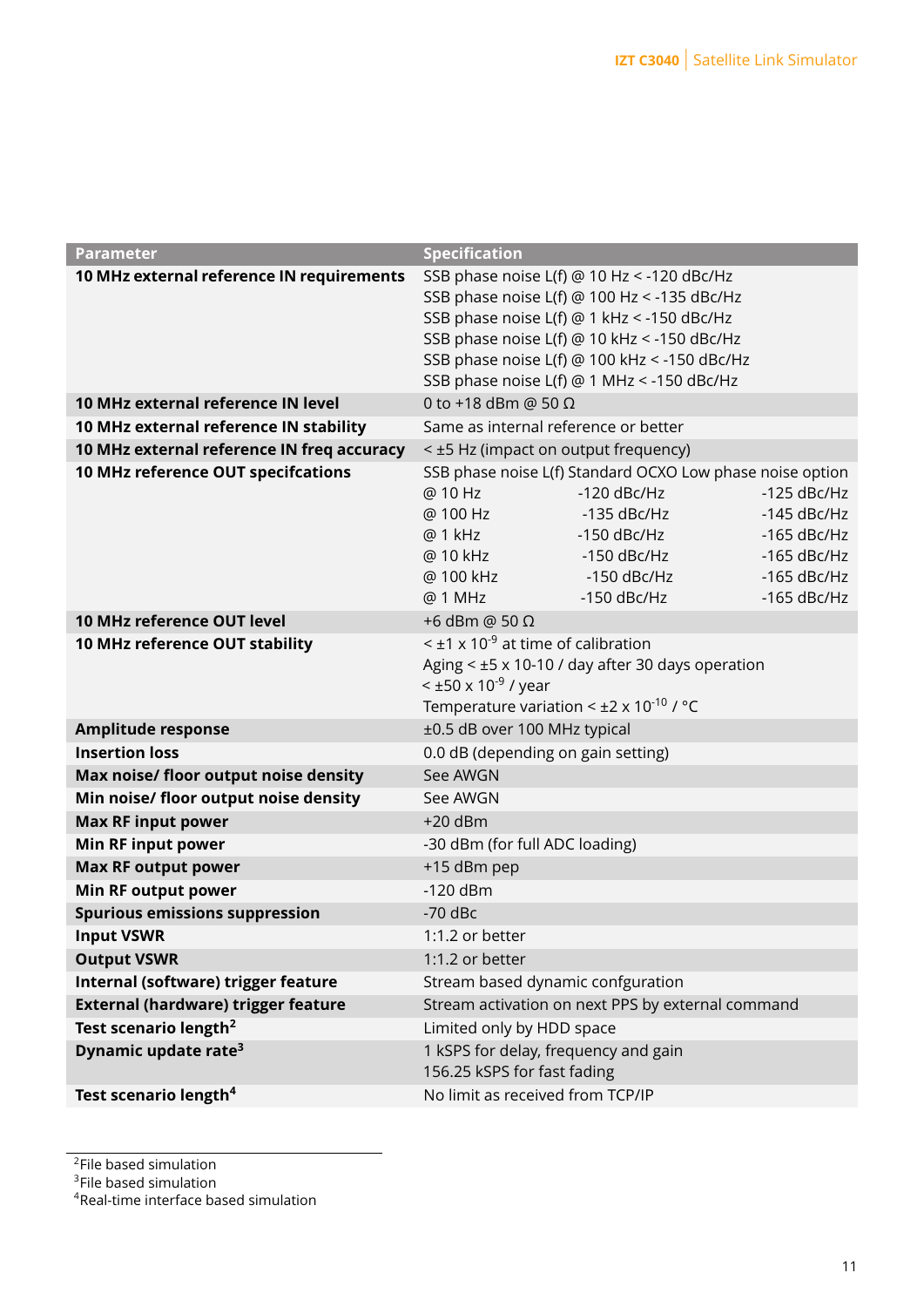| <b>Parameter</b>                 | <b>Specification</b>                                                                                                                                                |
|----------------------------------|---------------------------------------------------------------------------------------------------------------------------------------------------------------------|
| Dynamic update rate <sup>5</sup> | 100 ms or better                                                                                                                                                    |
| <b>IMUX filter</b>               | up to 256 complex FIR coefficients, 160 MSps                                                                                                                        |
| <b>OMUX filter</b>               | up to 256 complex FIR coefficients, 160 MSps                                                                                                                        |
| <b>NonInnearity</b>              | AM/AM and AM/PM, 1024 coefficients, linear interpolation                                                                                                            |
| <b>Fading Simulator</b>          | Up to 8 taps<br>Delay 0 to 100 µs conf gurable in 0.1 ns <sup>6</sup><br>Fading characteristics from HDD with complex I/Q samples<br>Maximum Doppler Spread ±50 kHz |
| Compliance                       | Meets EN 55022, class B, QP, AV<br>FCC 47 part 15 Class A<br>European directive 98/336/EEC Class A (emissions)                                                      |
| <b>Environmental</b>             | Nominal operating temperature: +18 to 25°C<br>Maximum operating temperature: +5 to 40°C<br>Humidity: 10 to 90 % (non-condensing)<br>Altitude: max. 2000 m           |
| <b>Power supply</b>              | 100 V - 240 V AC,50 Hz - 60 Hz<br>200 W (typical)<br>Input current: 2 A (100 V) - 0.85 A (240 V)                                                                    |
| <b>Display</b>                   | 5 inch TFT color<br>1 x DBHD-15F VGA port                                                                                                                           |
| <b>Dimensions (WxHxD)</b>        | 19" x 3U x 570 mm                                                                                                                                                   |
| Weight                           | Approximately 12 kg, depending on RF module configuration                                                                                                           |

<span id="page-11-0"></span><sup>&</sup>lt;sup>5</sup>Real-time interface based simulation

<span id="page-11-1"></span> $^6$ Plus latency of all other active processing stages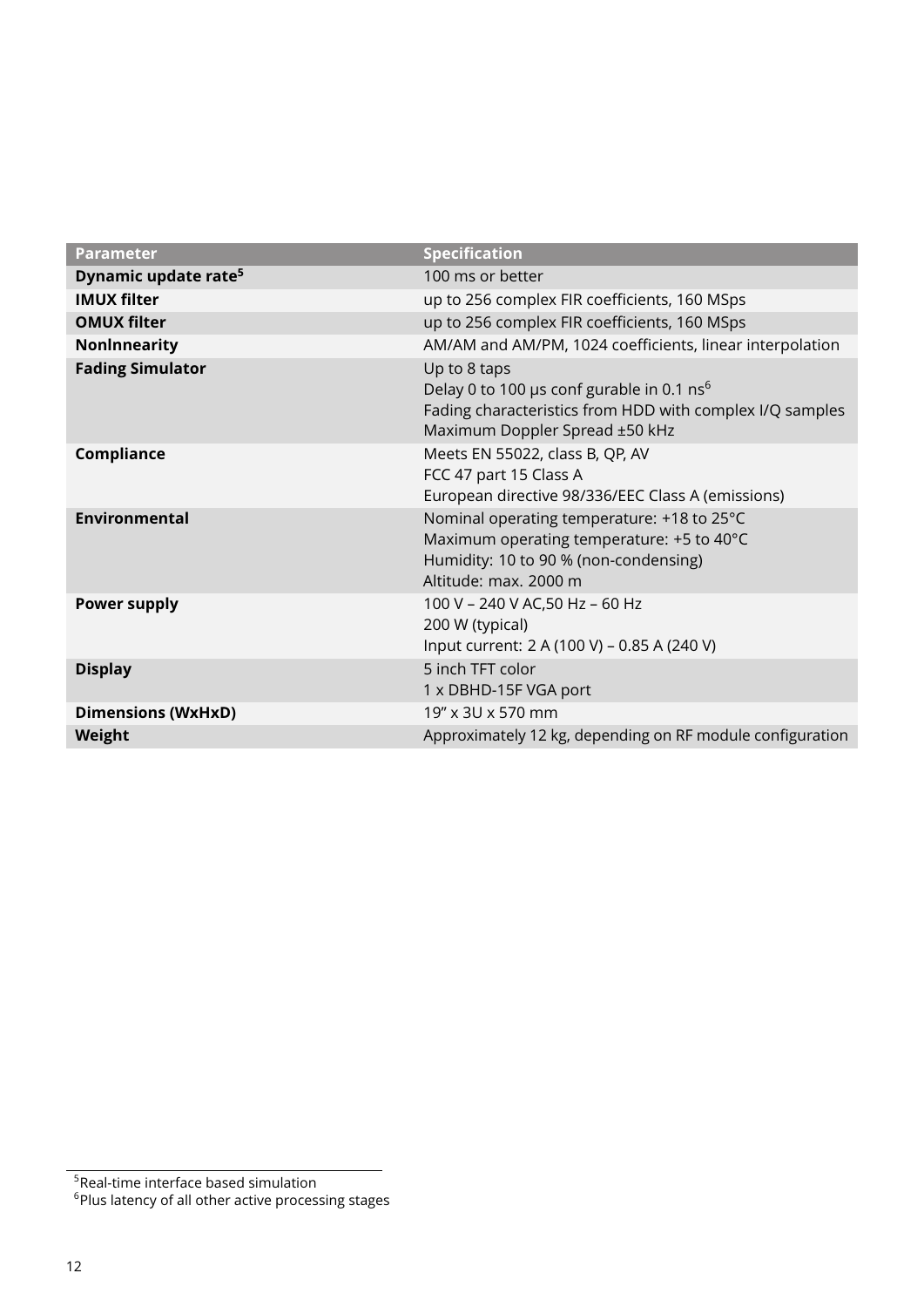# Ordering Guide

| <b>Hardware Option</b> | <b>Description</b>                                         |
|------------------------|------------------------------------------------------------|
| <b>IZT C3040-CHS</b>   | Chassis                                                    |
| <b>IZT C3040-UC3</b>   | RF output 3 GHz                                            |
| <b>IZT C3040-DC3</b>   | RF input 3 GHz                                             |
| <b>IZT C3040-RFS</b>   | RF synthesizer                                             |
| <b>IZT C3040-GPIB</b>  | <b>GPIB</b> interface                                      |
| <b>IZT C3040-TRIG</b>  | <b>External trigger</b>                                    |
| <b>IZT C3040-LPN</b>   | Low phase noise                                            |
| <b>IZT CTV19</b>       | Clock distribution unit to synchronize up to six IZT C3040 |

| <b>Software Option</b> | <b>Description</b>                 |
|------------------------|------------------------------------|
| <b>IZT C3040-101</b>   | <b>Delay</b>                       |
| IZT C3040-104          | <b>IMUX / OMUX filter</b>          |
| <b>IZT C3040-106</b>   | <b>Profiles</b>                    |
| <b>IZT C3040-107</b>   | White noise                        |
| <b>IZT C3040-108</b>   | Shaped noise                       |
| IZT C3040-109          | Phase noise simulation             |
| <b>IZT C3040-110</b>   | Nonlinearity simulation            |
| <b>IZT C3040-111</b>   | <b>Fast fading</b>                 |
| <b>IZT C3040-112</b>   | Arbitrary Waveform Generator (ARB) |
| <b>IZT C3040-113</b>   | Ionosphere simulation              |
| <b>IZT C3040-114</b>   | Spectrum display                   |
| IZT C3040-115          | Rain fade                          |
| <b>IZT C3040-116</b>   | TM1 fading model (Rummler model)   |
| IZT C3040-117          | Multipath fading                   |
| <b>IZT C3040-118</b>   | Real-time interface                |
|                        |                                    |

| <b>Service Option</b> | <b>Description</b>            |
|-----------------------|-------------------------------|
| <b>IZT WE2</b>        | Warranty extension to 2 years |
| <b>IZT WE3</b>        | Warranty extension to 3 years |